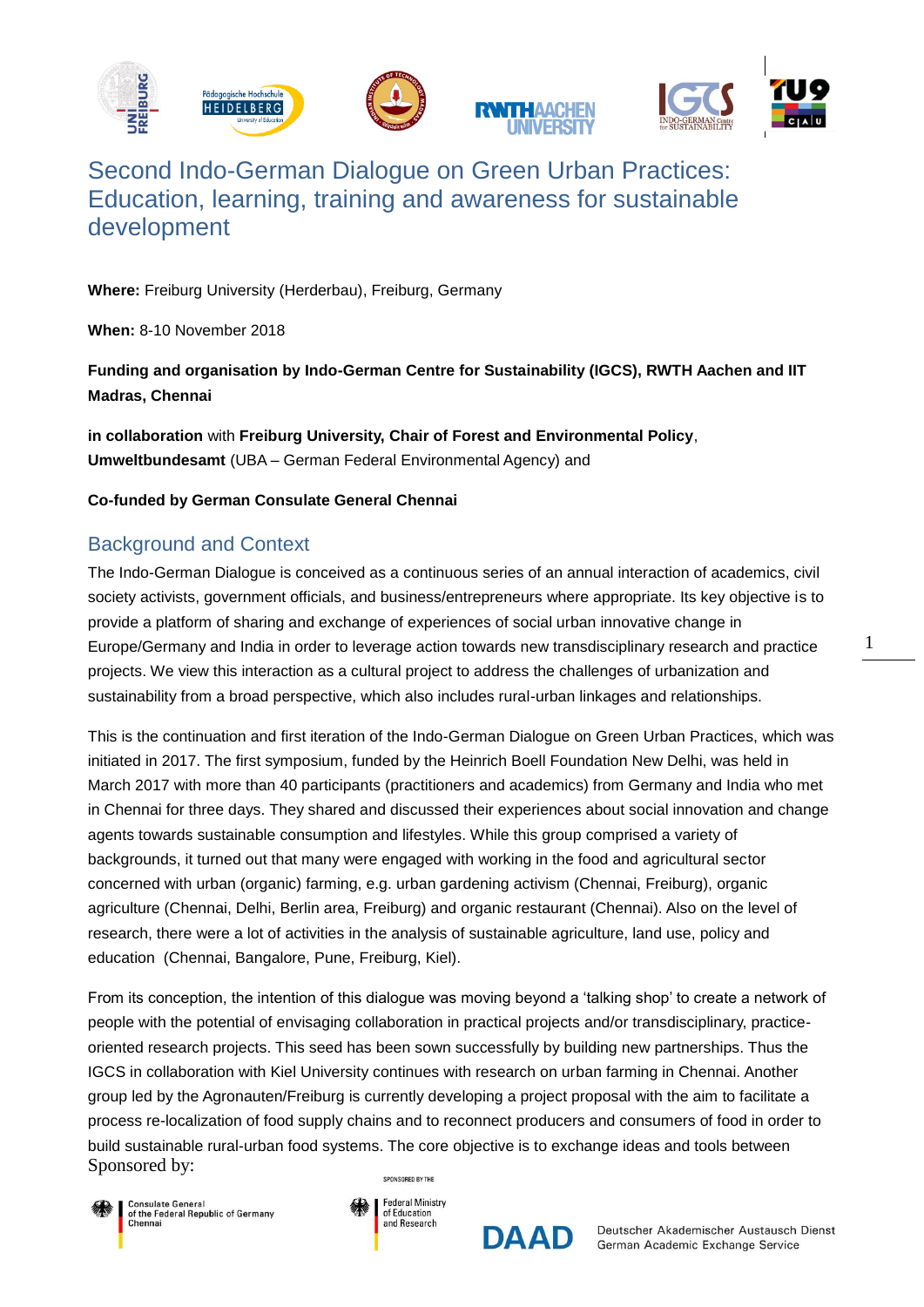





researchers and initiatives in South Asia (India, Sri Lanka) and Germany to develop actionable solutions in a participative manner.

# Overarching Rationale and Concept of Dialogue Series

Social dimensions are increasingly recognised as necessary for a global transition to sustainability. Equally, cities and towns have assumed an important role in action addressing global climate change at the local level. The 21st century will be dominated by the urban phenomenon, as approximately two thirds of the population across the globe is expected to live in cities by 2050.

Clearly, sustainable consumption patterns cannot be achieved by innovations of technological nature alone. It is essential that social practices and routines are taken into account. Changes in lifestyle and consumption will also be needed to effect just or equitable transitions to sustainability globally. Lifestyle changes in turn necessitate a change in mindset (i.e. underlying values and worldviews) as well as shifts in social relations and the evolution of the built environment. Across the globe, innumerable grassroots initiatives and individuals pioneer novel lifestyles, consumption patterns and ways of living together. There is the need for a global perspective of these change agents. Yet, while such initiatives are crucial to drive transformation in Germany and India, there are not many points of interaction between them. Initiating this series of dialogues is an attempt to encourage that exchange and sharing in the global context.

This series of bi-country dialogues on sustainable practices is conceived as a learning journey. Applying the Collaboratory method as a workshop moderation technique during the first dialogue generated a highly interactive environment, which spurred many discussions and critical reflection. Beyond this, importantly, it actively facilitated the production of concrete project ideas to continue further collaboration between groups and participants beyond the meeting. Clues taken from the feedback of the previous participants suggest, especially time given to share and understand each others' perspectives and situations more in depth is a required prerequisite for durable and continuous interaction between diverse participants. For this reason, more extended time will be granted to these elements as well as adjusting the format of the dialogues to accommodate for this cross-cultural experience as the series continues.

#### Overall objectives of the dialogue series:

- cross-cultural experience, knowledge transfer about mutual perspectives and fieldtrips/exposure visits
- this series of dialogues is underpinned by ongoing research of participants and the organisers (interviews, group discussions, mapping, participant observation at field trips, document & discourse analysis, citizen science elements for participation of practitioners in research process)
- research that comes out of the dialogue networking process and cumulates in collaborative proposals

# Specifics of the Second Indo-German Dialogue

#### **Rationale and thematic introduction**

Sponsored by:



of the Federal Republic of Germany



SPONSORED BY THE

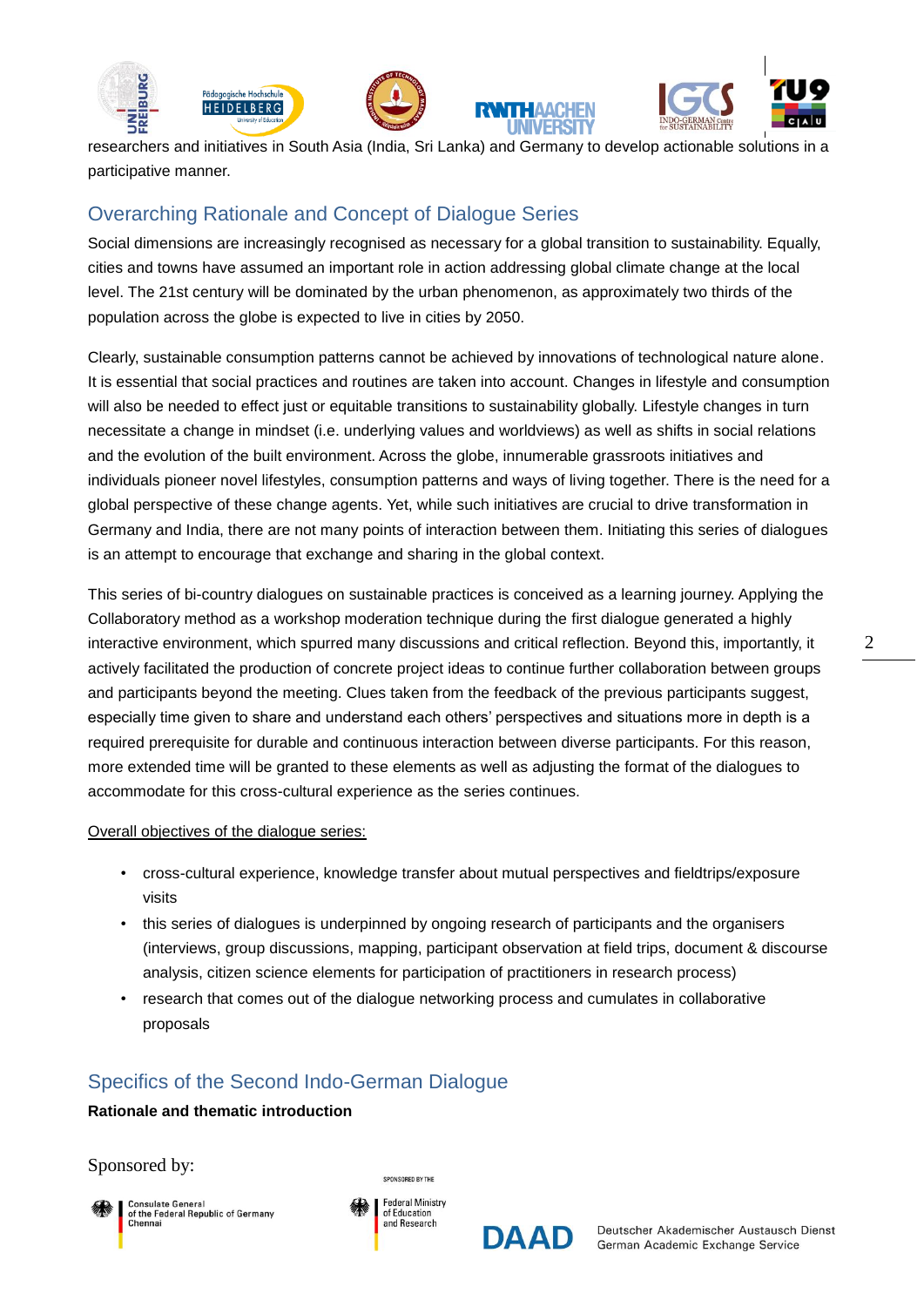









Based on the experience and activities of participants/initiatives of the first dialogue and supplemented by a further review of activities carried out across academia and practice we identified "Education, Learning, Training and Awareness" as a crucial area. We propose this cross-cutting theme for this year's dialogue to both continue and carry over from the first one. This will also open the door for new opportunities and participants to join us in this effort. Research about urban change agents in Bangalore and Chennai (Hackenbroch and Woiwode 2016) indicates that almost all the studied civil society actors undertake one or the other educational and awareness activity to spread the knowledge and support others to replicate their experience. This was also reflected in the participants of the  $1<sub>st</sub>$  Dialogue who are either working with educational organisations or are setting up such activities, such as Ka Restaurant's recently established Academy, [Swadharma learning programme in Auroville,](http://www.swadharma.auroville.org/) Centre for Environment Education (CEE), urban gardening workshops and film making for awareness and many more.

These activities connect to global policy frameworks and campaigns such as the UNESCO's decade 2005- 2014 Education for Sustainable Development (ESD) and the Global Agenda 2030 on the Sustainable Development Goals (SDGs). Social transformations towards sustainable lifestyles will only succeed in practice when people reflect on and learn about the implications of their daily life activities, combined with widely communicating and spreading successful practices, skills, knowledge, values and behaviours. While the local conditions and context are essential dimensions that influence teaching and learning on the ground, transnational exchange with respect to local responses is an inevitable building block to generate global awareness and action. This importance is evident in Target 4.7 of SDG 4 on education that addresses ESD and related approaches such as Global Citizenship Education. Both Germany and India, have made efforts through national programmes.

### **Target groups and participants**

The symposium seeks to bring together people from academia, grassroots activists and policy makers from Germany and India for a dialogue about the role and potentials that socially innovative individuals and citizens initiatives have in the sustainability transition of cities on the cross-cutting themes of education, learning, training and awareness.

#### **Objectives of this dialogue**

- 1. **good practices**: role of learning, awareness, trainings for changing patterns towards sustainable living and consumption especially in urban contexts
- 2. **knowledge sharing** about methods of and approaches to ESD (education for sustainable development)
- 3. potentially, **experiences of knowledge transfer** implemented in projects
- 4. explore **opportunities for collaborative projects** in ESD
- 5. explore and document **potential funding** sources

# **Expected outcome and output/deliverables**

Sponsored by: Outcome:



of the Federal Republic of Germany



SPONSORED BY THE

**DAAD**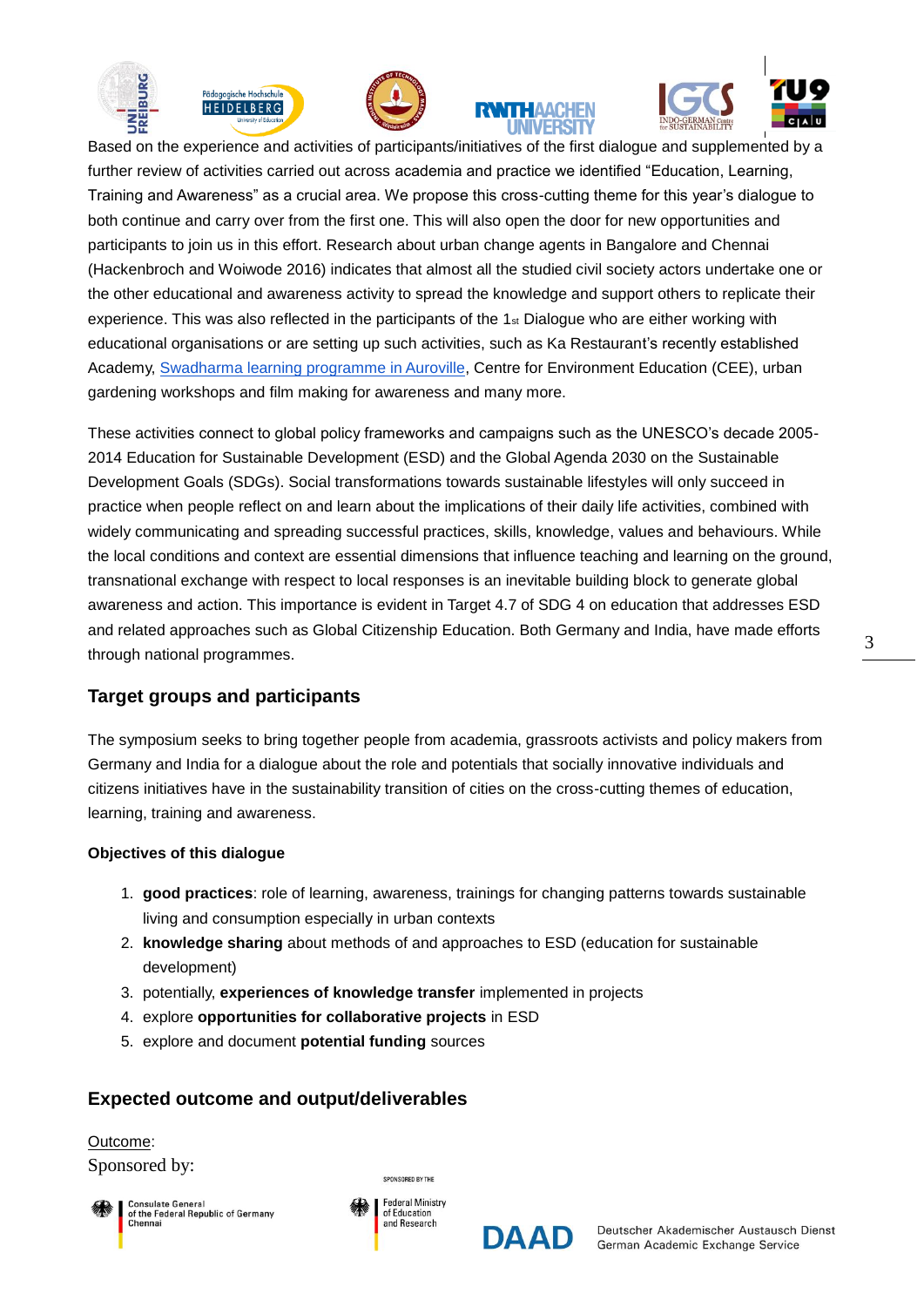









A shared understanding between Indian and German participants of research and practice activities in the policy area of education, learning, teaching, training and awareness towards a sustainability transformation is generated.

#### Outputs:

- a workshop documentation/report is available
- specific project ideas are continued and/or new projects identified including task distribution to follow up
- a workplan and tentative time schedule of follow up activities is available
- the network of participants is strengthened and expanded with a basic way forward and structure
- the next Indo-German Dialogue on Green Urban Practices is planned

### **Description of Activities**

#### **Day 1**

Morning:

|      | <b>Introduction</b>                                                          | Context, rationale of the dialogue series                                                                                                                                 |
|------|------------------------------------------------------------------------------|---------------------------------------------------------------------------------------------------------------------------------------------------------------------------|
| II.  | "Keynote" by Uni Freiburg & UBA<br>(t.b.c.)                                  | Sustainable consumption and lifestyles, and link to<br>ESD (national and international perspective)                                                                       |
|      | <b>Afternoon</b>                                                             |                                                                                                                                                                           |
| III. | Sharing and Listening Space                                                  | Max. 10 mins presentations by each participant<br>(willing to present): any means such as poster,<br>brochures, PPP, video, items, etc.; any format                       |
|      | Academic intervention 1 (20mins +<br>discussion/Q&A)                         | Dr. Milind Brahme (IIT Madras, confirmed) on<br>Education for Sustainable Development (ESD) in<br>India                                                                   |
|      |                                                                              | Continue with participants presentations                                                                                                                                  |
|      | Academic intervention 2<br>$(30 \text{mins} + \text{discussion}/\text{Q&A})$ | Carry over from 1 <sub>st</sub> Dialogue: natural farming<br>perspectives (India- Dr. Sujatha Byravan confirmed<br>& Germany - Dr. des. Jenny Lay-Kumar, Uni<br>Freiburg) |

Closing of day

### **Day 2**

Morning:

Threads and Themes Space Two note takers from Freiburg University report about day one: identify major themes,

#### Sponsored by:



**Consulate General** of the Federal Republic of Germany Chennai



SPONSORED BY THE

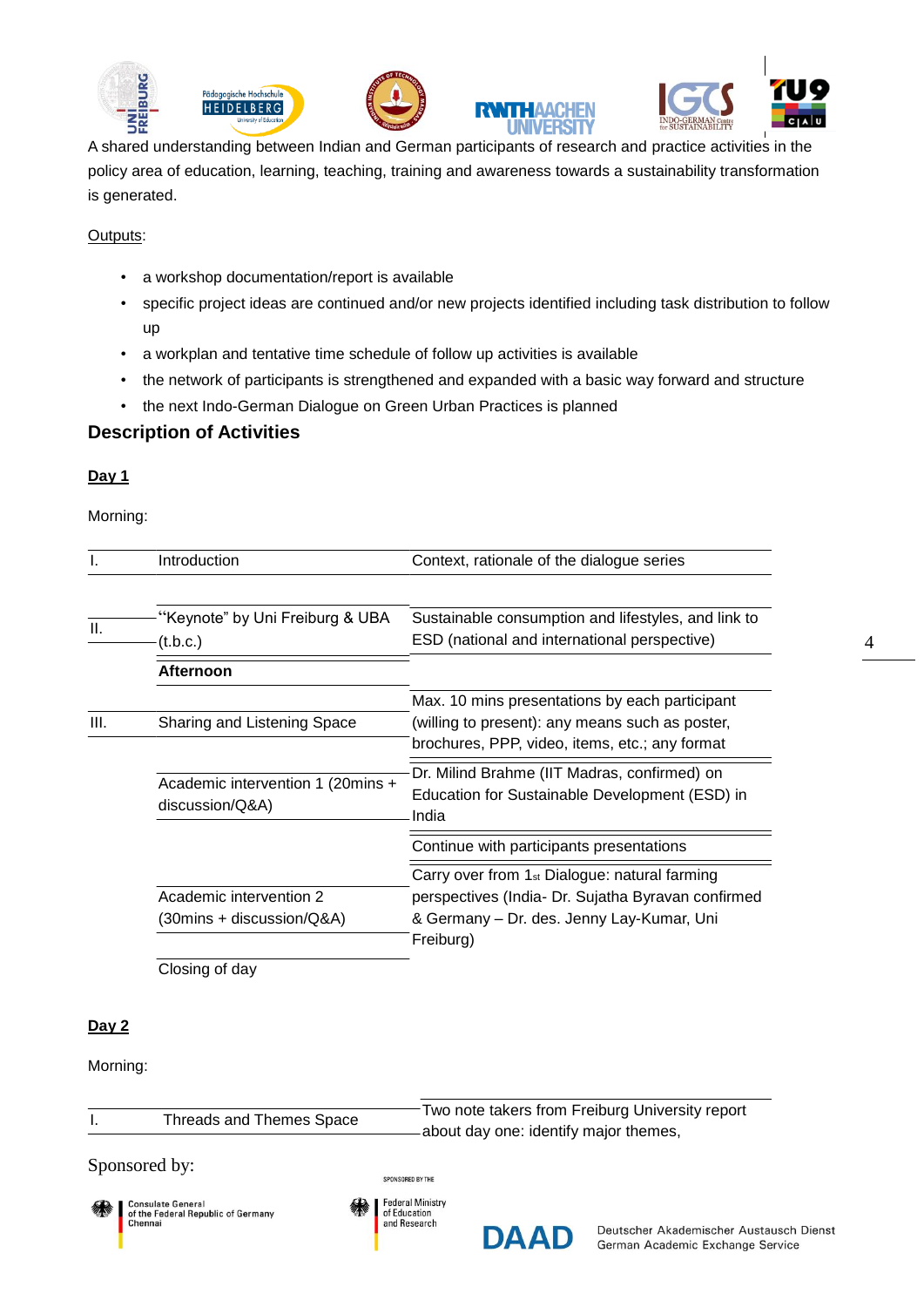|     | Pädagogische Hochschule<br><b>HEIDELBERG</b><br>riversity of Education | TT HAAC                                                                                                           |
|-----|------------------------------------------------------------------------|-------------------------------------------------------------------------------------------------------------------|
|     |                                                                        | commononalities, issues (flipcharts and<br>wallpapers)<br>Participants add on to these to build theme<br>clusters |
|     | <b>Afternoon</b>                                                       |                                                                                                                   |
| II. | <b>Transdisciplinary Action Research</b><br>Space                      | Group work on concrete projects.<br>At least three/four parallel 'streams'                                        |
|     | STREAM 1                                                               | Urban/organic farming (carry over from 1st<br>Dialogue)                                                           |
|     | STREAM <sub>2</sub>                                                    | Theme of 2 <sub>nd</sub> Dialogue                                                                                 |
|     | Open' STREAM 3                                                         | Any other topic that may have come out of<br>previous discussions                                                 |
|     | 4th STREAM                                                             | Theme and planning for 3rd Dialogue in India:<br>where, when, funding options                                     |
|     | Plenary                                                                | Results of research/action projects                                                                               |
|     | $\bigcap$ nt togothor and dinnor                                       |                                                                                                                   |

Get-together and dinner

### **Day 3**

Field trips in Freiburg on urban social innovations to sustainability, e.g. community gardens (17 projects in Freiburg, many more in the surroundings, ), Foodsharing/-saving, community-based agriculture and beekeeping, start-up centers Grünhof & Lokhalle, waste free shop, organic restaurant, fab lab, repair cafés. The field trips will allow to build a bridge between a more academic discussion on education, learning and training and practical experiences, chances and challenges in the context of sustainable agri-food systems.

### **Location: City of Freiburg**

The city of Freiburg is an excellent site for the Indo-German dialogue on urban green practices, as it has a pioneer role as a green city. Claiming to be one of the birthplaces of the environmental movement, the city began a sustainability process already in the 1970ies

[\(https://www.freiburg.de/pb/,Len/372840.html\)](https://www.freiburg.de/pb/,Len/372840.html). Freiburg's eco-modell district "Vauban", its enterprises and initiatives will be part of the field trips. Socio-civic activities have continued to play a crucial role as change agents being part of the "Local Agenda 21" process. The city of Freiburg signed the Aalborg Commitments (2020 Land Use Plan, 2006) , as well as the associated sustainability targets set by the Freiburg Sustainability Council and adopted by the Municipal Council (2009). In 2011, the Sustainability Management was set up to systematically develop the areen profile' of the City of Freiburg for the future. A wealth of projects and the innumerable activities and initiatives that help to implement Freiburg's sustainability targets, attest to the city's comprehensive commitment to sustainable development. One vibrant activity in the field of sustainable agriculture and consumption is the annual "agri-culture festival", organised by the research association "Agronauten" [\(http://www.agronauten.net,](http://www.agronauten.net/) [https://agrikulturfestival.de\)](https://agrikulturfestival.de/). In addition, the city has

#### Sponsored by:



of the Federal Republic of Germany



SPONSORED BY THE